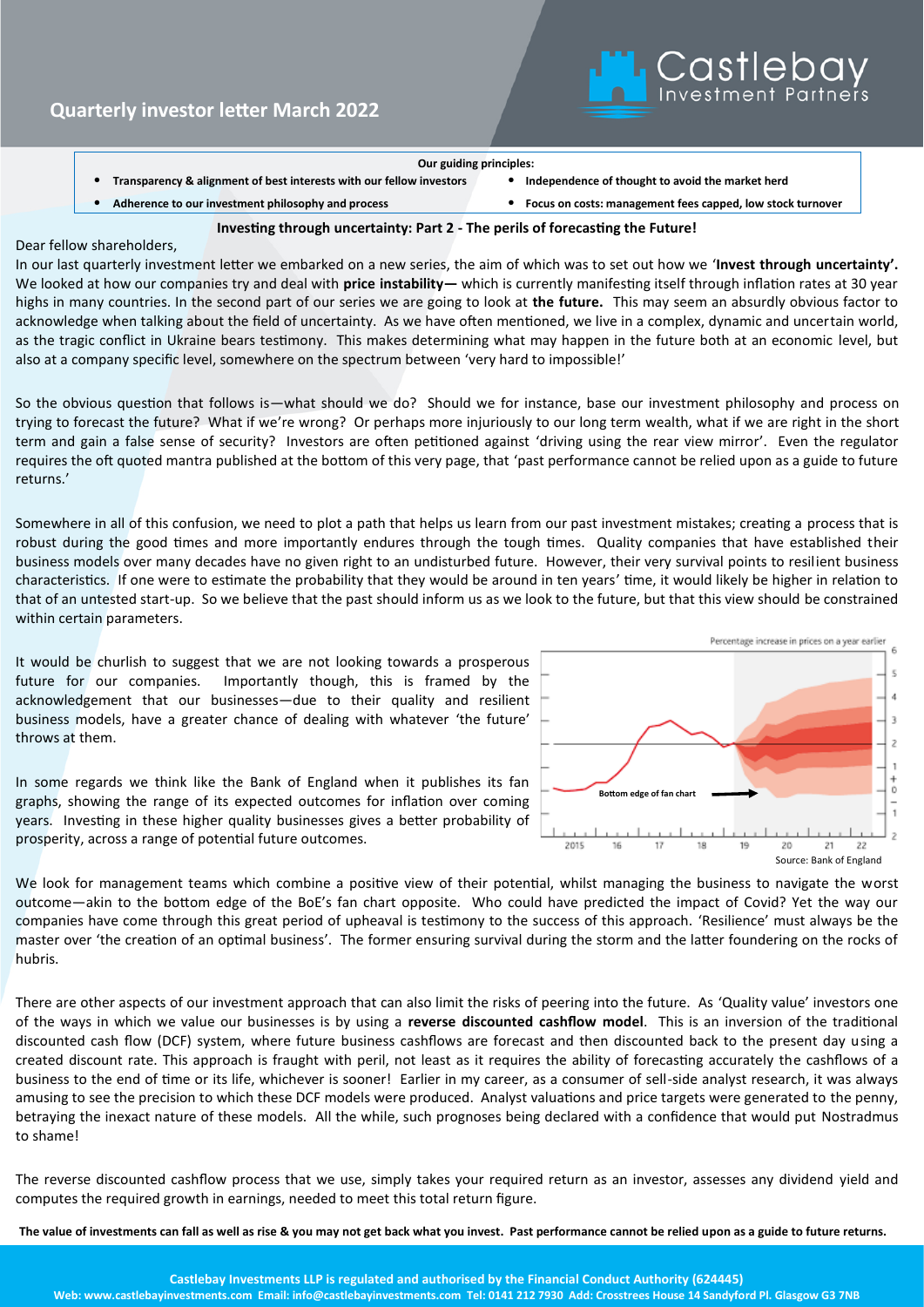

We should also adjust for a reversion to the valuation mean over the holding period. An example will hopefully clarify this process. Assume a required annual return for Company A of 12%. The company has a dividend yield of 3%, which contributes to your return. If the company were also trading on its average price/earnings valuation both now and at the point of sale, then earnings growth of 9% would be required to deliver the 12% total return. We can then compare this to the historic growth in earnings, to determine how likely it is that this 9% growth can be achieved. All this has been done without fallacious foretelling and the risks associated with such an approach. We feel much more comfortable rooting our analysis in observable factors, than pinning our colours to a mast decorated with such forecasting follies.

As we have mentioned in many of our letters over recent years, we seek to invest in a collection of good businesses and then own them for the long term, in order to benefit from the power of compounding. As such we tend to avoid commenting on shorter term periods which normally contain much 'market noise'. So just to prove the exception to this rule - in light of recent turbulent events, here is an observation on performance year to date, made through our lens of quality and compounding. Our focus on **retained return on equity (RROE)** is highlighted in the graph below. The principle we often cite in relation to Charlie Munger, is that share prices tend to reflect the underlying returns a business makes—our companies' RROEs being a reflection of this.

This retention and reinvestment of retained earnings, is the main way in which shareholder equity can compound to create value for the owners of the business. Return on equity multiplied by the retention ratio is how we calculate the RROE. Ideally we like to see this return exceed 10% (the dotted red line in the graph opposite).

It is essentially what we look at as our 'cost of investing.' As unconstrained investors we can choose what return we require in order to invest. This cost of investing hurdle gives a margin of safety above 'Siegel's constant' - the very long-run annual returns made by developed market equities, which when adjusted for inflation sits around 8-9%.

**Yet in the graph opposite, the share price return line shows how recent events have distorted this relationship - due to the war in Ukraine and the associated impact on the oil price and other commodities.** 



Source: Bloomberg as at 31/03/22

The graph shows some of our companies, represented by the blue bars, with strong retained returns on equity. Compass sits slightly below the 10% level, which has been due to the margin and asset turnover impact from reduced 'end demand' caused by Covid. We anticipate that their profitability will recover over time. In contrast the red bars show some companies with much lower returns on equity capital and therefore lower retained returns on equity.

Given the conflict in Ukraine and the associated impact on oil and other commodities, it is not surprising that Shell PLC has seen its share price rise by around 30% in the first quarter. However, were this level of performance to continue for the rest of the year, this would produce more than a doubling of the share price! Yet Shell has only averaged a 5% return on equity over the last five years which produces a retained return on equity of only 3%!

A share price compounding at this 3% rate would take 24 years to double, not the one year that the recent performance implies! So we would argue that its share price has risen far out of line, from the value the underlying business is earning. This is unsustainable in our view. Capital has been taken away from our companies over this short period and allocated into these lower quality businesses. We believe that this provides an interesting investment opportunity as the share price performance has become divorced from the business fundamentals.

**The value of investments can fall as well as rise & you may not get back what you invest.** 

**Past performance cannot be relied upon as a guide to future returns. This newsletter should not be construed as investment advice.**